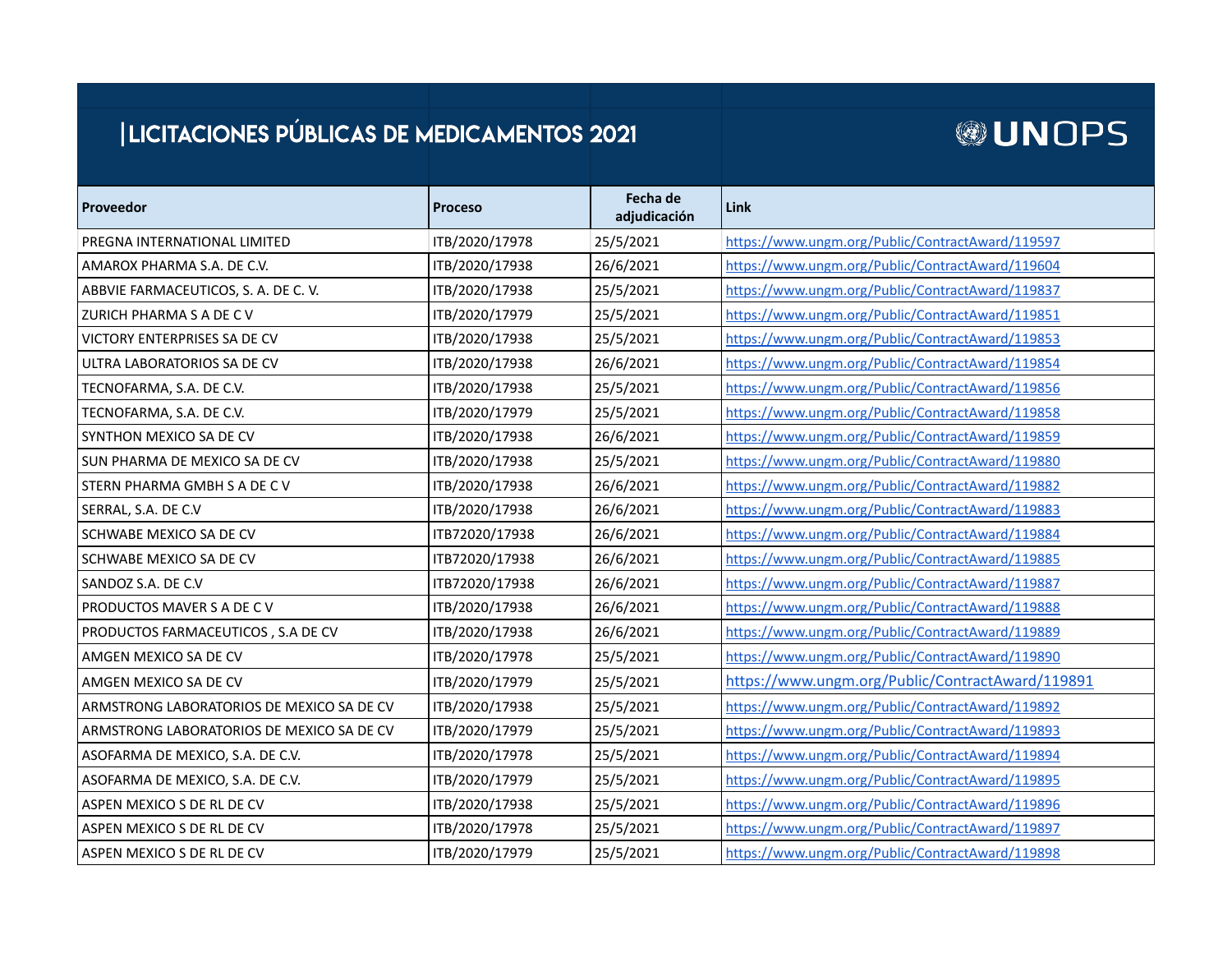| PIRAMAL CRITICAL CARE, INC.                | ITB/2020/17938 | 25/5/2021 | https://www.ungm.org/Public/ContractAward/119901 |
|--------------------------------------------|----------------|-----------|--------------------------------------------------|
| PHARMASERVICE SA DE CV                     | ITB/2020/17938 | 26/6/2021 | https://www.ungm.org/Public/ContractAward/119902 |
| PHARMASERVICE SA DE CV                     | ITB/2020/17938 | 26/6/2021 | https://www.ungm.org/Public/ContractAward/119903 |
| PFIZER SA DE CV                            | ITB/2020/17938 | 26/6/2021 | https://www.ungm.org/Public/ContractAward/119904 |
| NOVO NORDISK MEXICO, S.A. DE C.V.          | ITB/2020/17938 | 25/5/2021 | https://www.ungm.org/Public/ContractAward/119905 |
| NOVARTIS FARMACEUTICA, S.A. DE C.V         | ITB/2020/17938 | 26/6/2021 | https://www.ungm.org/Public/ContractAward/119906 |
| NOVAG INFANCIA SA DE CV                    | ITB/2020/17938 | 25/5/2021 | https://www.ungm.org/Public/ContractAward/119907 |
| MUNDIPHARMA DE MEXICO S DE RL DE CV        | ITB/2020/17938 | 25/5/2021 | https://www.ungm.org/Public/ContractAward/119909 |
| ACCORD FARMA S A DE C V                    | ITB/2020/17938 | 26/5/2021 | https://www.ungm.org/Public/ContractAward/119910 |
| ACCORD FARMA S A DE C V                    | ITB/2020/17978 | 26/5/2021 | https://www.ungm.org/Public/ContractAward/119912 |
| MERZ PHARMA SA DE CV                       | ITB/2020/17938 | 25/5/2021 | https://www.ungm.org/Public/ContractAward/119913 |
| ACCORD FARMA S A DE C V                    | ITB/2020/17979 | 26/5/2021 | https://www.ungm.org/Public/ContractAward/119914 |
| ALLERGAN SA DE CV                          | ITB/2020/17978 | 25/5/2021 | https://www.ungm.org/Public/ContractAward/119943 |
| MERCK SA DE CV                             | ITB/2020/17938 | 25/5/2021 | https://www.ungm.org/Public/ContractAward/119916 |
| LEMERY, S.A DE C.V                         | ITB/2020/17938 | 25/5/2021 | https://www.ungm.org/Public/ContractAward/119917 |
| LANDSTEINER SCIENTIFIC S A DE C V          | ITB/2020/17938 | 26/5/2021 | https://www.ungm.org/Public/ContractAward/119918 |
| LABORATORIOS VANQUISH SA DE CV             | ITB/2020/17938 | 25/5/2021 | https://www.ungm.org/Public/ContractAward/119919 |
| LABORATORIOS SYDENHAM SA DE CV             | ITB/2020/17938 | 25/5/2021 | https://www.ungm.org/Public/ContractAward/119920 |
| LABORATORIOS SILANES SA DE CV              | ITB/2020/17938 | 25/5/2021 | https://www.ungm.org/Public/ContractAward/119921 |
| LABORATORIOS QUIMPHARMA SA DE CV           | ITB/2020/17938 | 26/5/2021 | https://www.ungm.org/Public/ContractAward/119922 |
| LABORATORIOS QUIMPHARMA SA DE CV           | ITB/2020/17938 | 26/5/2021 | https://www.ungm.org/Public/ContractAward/119923 |
| LABORATORIOS LIOMONT S A DE C V            | ITB/2020/17938 | 26/5/2021 | https://www.ungm.org/Public/ContractAward/119924 |
| LABORATORIOS JAYOR, S.A. DE C.V.           | ITB/2020/17938 | 26/5/2021 | https://www.ungm.org/Public/ContractAward/119925 |
| LABORATORIOS CRYOPHARMA SA DE CV           | ITB/2020/17938 | 25/5/2021 | https://www.ungm.org/Public/ContractAward/119936 |
| LABORATORIO ZURICHBIO S A P I DE C V       | ITB/2020/17938 | 25/5/2021 | https://www.ungm.org/Public/ContractAward/119940 |
| LABORATORIO RAAM DE SAHUAYO S A DE C V     | ITB/2020/17938 | 26/5/2021 | https://www.ungm.org/Public/ContractAward/119941 |
| KEDRION MEXICANA S.A. DE C.V.              | ITB/2020/17938 | 25/5/2021 | https://www.ungm.org/Public/ContractAward/119942 |
| JANSSEN-CILAG DE MEXICO, S. DE R.L. DE C.V | ITB/2020/17938 | 26/5/2021 | https://www.ungm.org/Public/ContractAward/119945 |
| AMAROX PHARMA S.A. DE C.V.                 | ITB/2020/17978 | 26/5/2021 | https://www.ungm.org/Public/ContractAward/119944 |
| AMAROX PHARMA S.A. DE C.V.                 | ITB/2020/17979 | 26/5/2021 | https://www.ungm.org/Public/ContractAward/119947 |
| AMAROX PHARMA S.A. DE C.V.                 | ITB/2020/17978 | 26/5/2021 | https://www.ungm.org/Public/ContractAward/119949 |
| AMAROX PHARMA S.A. DE C.V.                 | ITB/2020/17938 | 26/5/2021 | https://www.ungm.org/Public/ContractAward/119950 |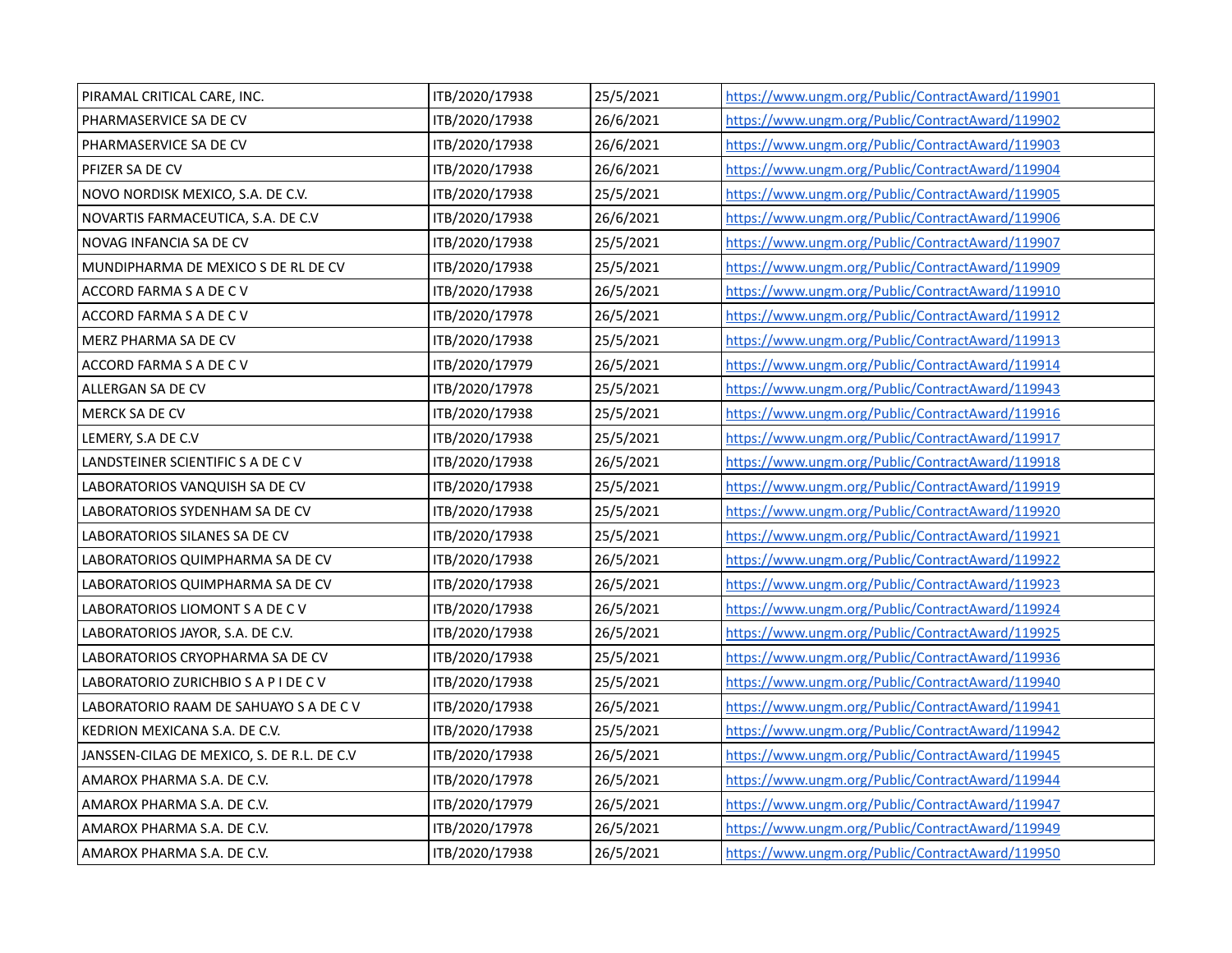| IPSEN MEXICO S. DE R.L. DE C.V.                    | ITB/2020/17938 | 25/5/2021 | https://www.ungm.org/Public/ContractAward/119946 |
|----------------------------------------------------|----------------|-----------|--------------------------------------------------|
| NTEGRADORA NACIONAL CAYENA S DE RL DE CV           | ITB/2020/17938 | 26/5/2021 | https://www.ungm.org/Public/ContractAward/119948 |
| ASTRAZENECA, S.A. DE C.V.                          | ITB/2020/17978 | 26/5/2021 | https://www.ungm.org/Public/ContractAward/119951 |
| ULTRA LABORATORIOS SA DE CV                        | ITB/2020/17938 | 26/5/2021 | https://www.ungm.org/Public/ContractAward/119952 |
| ASTRAZENECA, S.A. DE C.V.                          | ITB/2020/17979 | 26/5/2021 | https://www.ungm.org/Public/ContractAward/119953 |
| AUROVIDA FARMACEUTICA SA DE CV                     | ITB/2020/17979 | 26/5/2021 | https://www.ungm.org/Public/ContractAward/119954 |
| BIOGEN MEXICO S. de R.L. de C.V.                   | ITB/2020/17979 | 25/5/2021 | https://www.ungm.org/Public/ContractAward/122221 |
| AUROVIDA FARMACEUTICA SA DE CV                     | ITB/2020/17978 | 26/5/2021 | https://www.ungm.org/Public/ContractAward/119955 |
| <b>BAXTER S A DE C V</b>                           | ITB/2020/17938 | 26/5/2021 | https://www.ungm.org/Public/ContractAward/120954 |
| BAXTER S A DE C V                                  | ITB/2020/17979 | 26/5/2021 | https://www.ungm.org/Public/ContractAward/120955 |
| <b>CIPLA LIMITED</b>                               | ITB/2020/17938 | 11/6/2021 | https://www.ungm.org/Public/ContractAward/120951 |
| ARLEX DE MEXICO S A DE C V                         | ITB/2020/17938 | 25/5/2021 | https://www.ungm.org/Public/ContractAward/120952 |
| ASPID SA DE CV                                     | ITB/2020/17979 | 25/5/2021 | https://www.ungm.org/Public/ContractAward/120953 |
| ULTRA LABORATORIOS SA DE CV                        | ITB/2020/17978 | 26/5/2021 | https://www.ungm.org/Public/ContractAward/120960 |
| GRUNENTHAL DE MEXICO, S. A. DE C. V.               | ITB/2020/17938 | 25/5/2021 | https://www.ungm.org/Public/ContractAward/120961 |
| SYNTHON MEXICO SA DE CV                            | ITB/2020/17978 | 26/5/2021 | https://www.ungm.org/Public/ContractAward/120962 |
| IPSEN MEXICO S. DE R.L. DE C.V.                    | ITB/2020/17979 | 25/5/2021 | https://www.ungm.org/Public/ContractAward/120963 |
| SIEGFRIED RHEIN SA DE CV                           | ITB/2020/17978 | 26/5/2021 | https://www.ungm.org/Public/ContractAward/120964 |
| <b>EVOLUTION PROCES SA DE CV</b>                   | ITB/2020/17979 | 25/5/2021 | https://www.ungm.org/Public/ContractAward/120965 |
| <b>EVOLUTION PROCES SA DE CV</b>                   | ITB/2020/17938 | 25/5/2021 | https://www.ungm.org/Public/ContractAward/120966 |
| SANDOZ S.A. DE C.V                                 | ITB/2020/17978 | 26/5/2021 | https://www.ungm.org/Public/ContractAward/120972 |
| DANKEL MEDICAL SAPI DE C V                         | ITB/2020/17938 | 25/5/2021 | https://www.ungm.org/Public/ContractAward/120967 |
| BIORESEARCH DE MEXICO, S.A. DE C.V.                | ITB/2020/17938 | 25/5/2021 | https://www.ungm.org/Public/ContractAward/120968 |
| BIORESEARCH DE MEXICO, S.A. DE C.V.                | ITB/2020/17978 | 25/5/2021 | https://www.ungm.org/Public/ContractAward/120969 |
| BIORESEARCH DE MEXICO, S.A. DE C.V.                | ITB/2020/17979 | 25/5/2021 | https://www.ungm.org/Public/ContractAward/120970 |
| BRISTOL-MYERS SQUIBB DE MEXICO, S. DE R.L. DE C.V. | ITB/2020/17979 | 25/5/2021 | https://www.ungm.org/Public/ContractAward/120971 |
| EUROFARMA LABORATORIOS S A                         | ITB/2020/17938 | 11/6/2021 | https://www.ungm.org/Public/ContractAward/120973 |
| <b>PROTEIN S A DE C V</b>                          | ITB/2020/17978 | 25/5/2021 | https://www.ungm.org/Public/ContractAward/120974 |
| FARMACEUTICA HISPANOAMERICANA, S.A. DE C.V         | ITB/2020/17938 | 26/5/2021 | https://www.ungm.org/Public/ContractAward/120975 |
| FARMACEUTICA HISPANOAMERICANA, S.A. DE C.V         | ITB/2020/17978 | 26/5/2021 | https://www.ungm.org/Public/ContractAward/120976 |
| PRODUCTOS ROCHE, S.A. DE C.V.                      | ITB/2020/17978 | 26/5/2021 | https://www.ungm.org/Public/ContractAward/120977 |
| CADILA HEALTHCARE LIMITED                          | ITB/2020/17979 | 25/5/2021 | https://www.ungm.org/Public/ContractAward/120978 |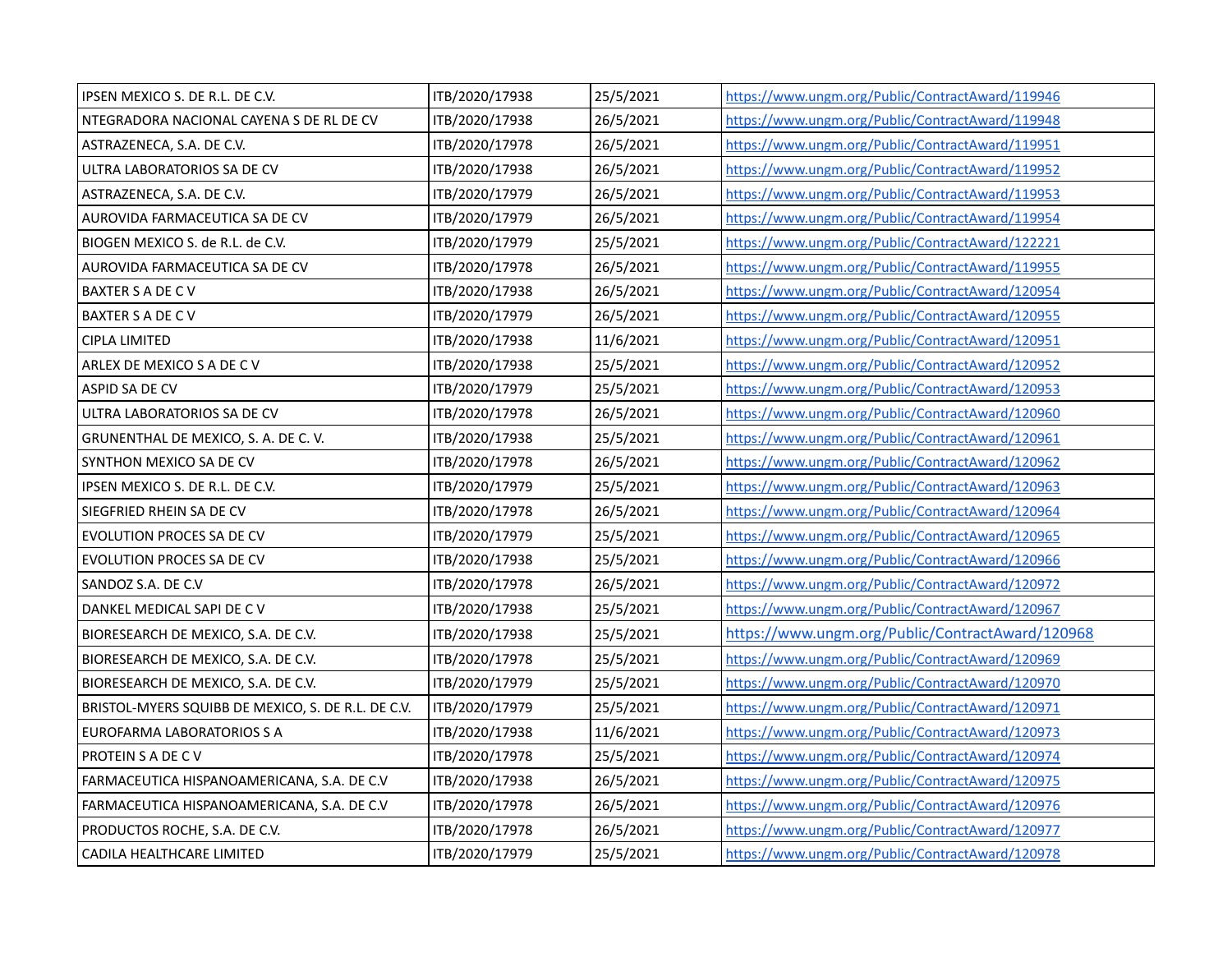| PRODUCTOS ROCHE, S.A. DE C.V.                | ITB/2020/17978 | 26/5/2021 | https://www.ungm.org/Public/ContractAward/120979 |
|----------------------------------------------|----------------|-----------|--------------------------------------------------|
| EISAI LABORATORIOS S. DE R.L. DE C.V.        | ITB/2020/17979 | 25/5/2021 | https://www.ungm.org/Public/ContractAward/120980 |
| GLENMARK PHARMACEUTICALS MEXICO SA DE CV     | ITB/2020/17979 | 25/5/2021 | https://www.ungm.org/Public/ContractAward/120981 |
| PRODUCTOS MAVER S A DE C V                   | ITB/2020/17978 | 26/5/2021 | https://www.ungm.org/Public/ContractAward/120990 |
| JANSSEN-CILAG DE MEXICO, S. DE R.L. DE C.V   | ITB/2020/17979 | 26/5/2021 | https://www.ungm.org/Public/ContractAward/120983 |
| JANSSEN-CILAG DE MEXICO, S. DE R.L. DE C.V   | ITB/2020/17978 | 26/5/2021 | https://www.ungm.org/Public/ContractAward/120982 |
| KEDRION MEXICANA S.A. DE C.V.                | ITB/2020/17978 | 25/5/2021 | https://www.ungm.org/Public/ContractAward/120984 |
| <b>INDUSTRIAS SUANCA SA DE CV</b>            | ITB/2020/17978 | 25/5/2021 | https://www.ungm.org/Public/ContractAward/120985 |
| ELI LILLY Y COMPAÑIA DE MEXICO, S.A. DE C.V. | ITB/2020/17938 | 25/5/2021 | https://www.ungm.org/Public/ContractAward/120986 |
| ELI LILLY Y COMPAÑIA DE MEXICO, S.A. DE C.V. | ITB/2020/17979 | 25/5/2021 | https://www.ungm.org/Public/ContractAward/120987 |
| PRODUCTOS MAVER S A DE C V                   | ITB/2020/17978 | 26/5/2021 | https://www.ungm.org/Public/ContractAward/120992 |
| PHARMASERVICE SA DE CV                       | ITB/2020/17978 | 26/5/2021 | https://www.ungm.org/Public/ContractAward/120993 |
| PHARMASERVICE SA DE CV                       | ITB/2020/17978 | 26/5/2021 | https://www.ungm.org/Public/ContractAward/121993 |
| PFIZER SA DE CV                              | ITB/2020/17978 | 26/5/2021 | https://www.ungm.org/Public/ContractAward/121994 |
| OCTAPHARMA S.A. DE C.V                       | ITB/2020/17978 | 25/5/2021 | https://www.ungm.org/Public/ContractAward/121995 |
| NOVARTIS FARMACEUTICA, S.A. DE C.V           | ITB/2020/17978 | 26/5/2021 | https://www.ungm.org/Public/ContractAward/121996 |
| MERCK SA DE CV                               | ITB/2020/17978 | 25/5/2021 | https://www.ungm.org/Public/ContractAward/122006 |
| LEMERY, S.A DE C.V                           | ITB/2020/17978 | 25/5/2021 | https://www.ungm.org/Public/ContractAward/122007 |
| LANDSTEINER SCIENTIFIC S A DE C V            | ITB/2020/17978 | 26/5/2021 | https://www.ungm.org/Public/ContractAward/122008 |
| PHARMASCIENCE INTERNATIONAL LTD              | ITB/2020/17978 | 11/6/2021 | https://www.ungm.org/Public/ContractAward/122009 |
| LABORATORIOS SOPHIA SA DE CV                 | ITB/2020/17978 | 26/5/2021 | https://www.ungm.org/Public/ContractAward/122010 |
| LABORATORIOS SILANES SA DE CV                | ITB/2020/17978 | 25/5/2021 | https://www.ungm.org/Public/ContractAward/122011 |
| LABORATORIOS QUIMPHARMA SA DE CV             | ITB/2020/17978 | 26/5/2021 | https://www.ungm.org/Public/ContractAward/122012 |
| LABORATORIOS PIZZARD SA DE CV                | ITB/2020/17978 | 25/5/2021 | https://www.ungm.org/Public/ContractAward/122013 |
| LABORATORIOS JAYOR, S.A. DE C.V.             | ITB/2020/17978 | 26/5/2021 | https://www.ungm.org/Public/ContractAward/122014 |
| LABORATORIOS CRYOPHARMA SA DE CV             | ITB/2020/17978 | 25/5/2021 | https://www.ungm.org/Public/ContractAward/122015 |
| LABORATORIOS CORNE SA DE CV                  | ITB/2020/17938 | 25/5/2021 | https://www.ungm.org/Public/ContractAward/122018 |
| LABORATORIO RAAM DE SAHUAYO S A DE C V       | ITB/2020/17978 | 26/5/2021 | https://www.ungm.org/Public/ContractAward/122019 |
| ULSA TECH SA DE CV                           | ITB/2020/17979 | 26/5/2021 | https://www.ungm.org/Public/ContractAward/122020 |
| SYNTHON MEXICO SA DE CV                      | ITB/2020/17979 | 26/5/2021 | https://www.ungm.org/Public/ContractAward/122021 |
| SUN PHARMA DE MEXICO SA DE CV                | ITB/2020/17979 | 25/5/2021 | https://www.ungm.org/Public/ContractAward/122022 |
| SUN FARMACEUTICA DO BRASIL LTDA              | ITB/2020/17979 | 11/6/2021 | https://www.ungm.org/Public/ContractAward/122024 |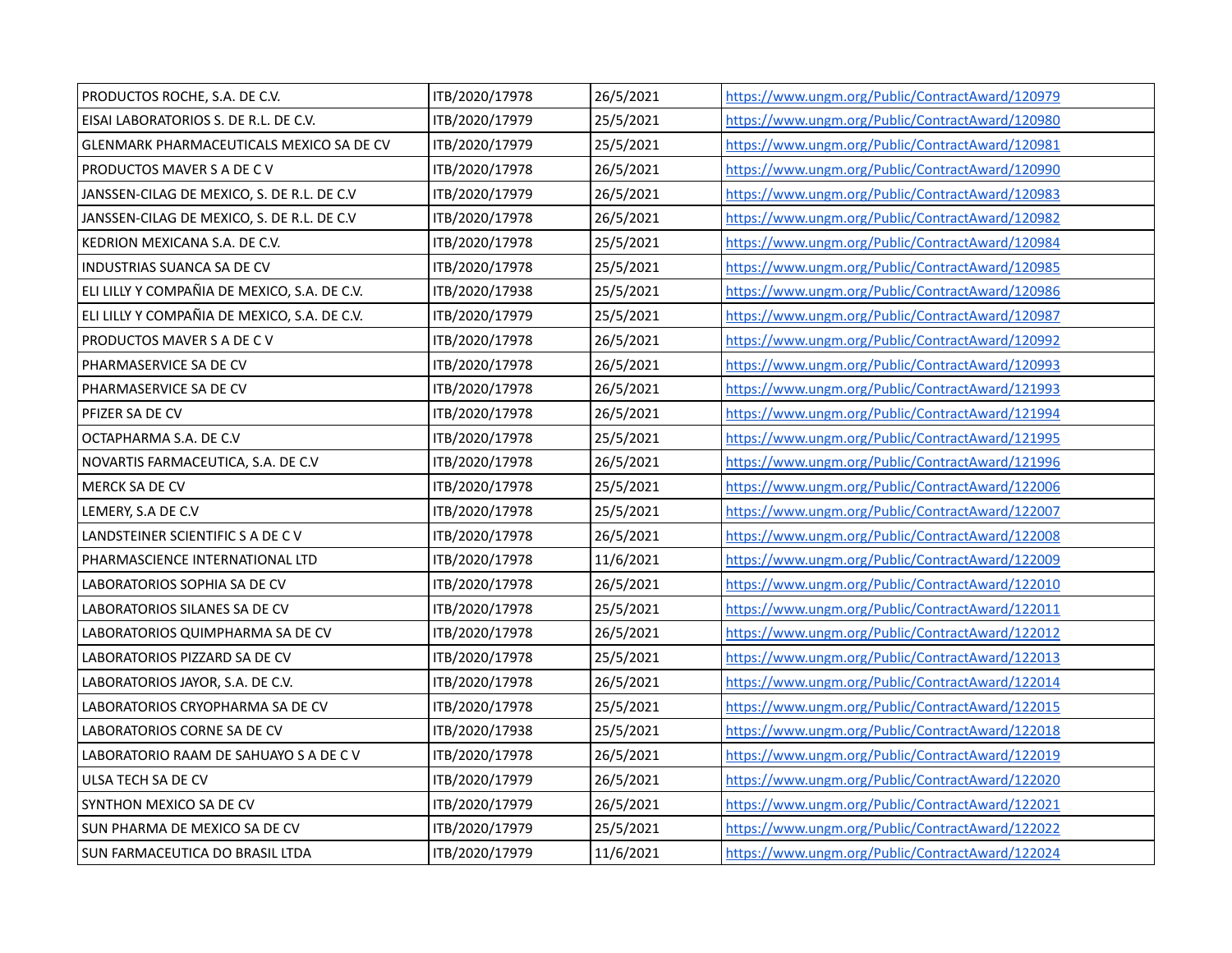| STERN PHARMA GMBH S A DE C V           | ITB/2020/17979 | 26/5/2021 | https://www.ungm.org/Public/ContractAward/122034 |
|----------------------------------------|----------------|-----------|--------------------------------------------------|
| SERRAL, S.A. DE C.V                    | ITB/2020/17979 | 26/5/2021 | https://www.ungm.org/Public/ContractAward/122035 |
| SERRAL, S.A. DE C.V                    | ITB/2020/17979 | 26/5/2021 | https://www.ungm.org/Public/ContractAward/122036 |
| SANDOZ S.A. DE C.V                     | ITB/2020/17979 | 26/5/2021 | https://www.ungm.org/Public/ContractAward/122037 |
| SANDOZ S.A. DE C.V                     | ITB/2020/17979 | 26/5/2021 | https://www.ungm.org/Public/ContractAward/122038 |
| PROTEIN S A DE C V                     | ITB/2020/17979 | 25/5/2021 | https://www.ungm.org/Public/ContractAward/122039 |
| PRODUCTOS MEDIX SA DE CV               | ITB/2020/17979 | 25/5/2021 | https://www.ungm.org/Public/ContractAward/122040 |
| PRODUCTOS MAVER S A DE C V             | ITB/2020/17979 | 26/5/2021 | https://www.ungm.org/Public/ContractAward/122041 |
| PRODUCTOS FARMACEUTICOS, S.A DE CV     | ITB/2020/17979 | 26/5/2021 | https://www.ungm.org/Public/ContractAward/122043 |
| PRODUCTOS FARMACEUTICOS, S.A DE CV     | ITB/2020/17979 | 26/5/2021 | https://www.ungm.org/Public/ContractAward/122044 |
| PHARMASERVICE SA DE CV                 | ITB/2020/17979 | 26/5/2021 | https://www.ungm.org/Public/ContractAward/122045 |
| PFIZER SA DE CV                        | ITB/2020/17979 | 26/5/2021 | https://www.ungm.org/Public/ContractAward/122046 |
| NOVAG INFANCIA SA DE CV                | ITB/2020/17979 | 25/5/2021 | https://www.ungm.org/Public/ContractAward/122047 |
| MERCK SA DE CV                         | ITB/2020/17979 | 25/5/2021 | https://www.ungm.org/Public/ContractAward/122049 |
| LUNDBECK MEXICO S A DE C V             | ITB/2020/17979 | 25/5/2021 | https://www.ungm.org/Public/ContractAward/122050 |
| LEO PHARMACEUTICALS S DE RL DE CV      | ITB/2020/17979 | 25/5/2021 | https://www.ungm.org/Public/ContractAward/122051 |
| LABORATORIOS SILANES SA DE CV          | ITB/2020/17979 | 25/5/2021 | https://www.ungm.org/Public/ContractAward/122052 |
| LABORATORIOS QUIMPHARMA SA DE CV       | ITB/2020/17979 | 26/5/2021 | https://www.ungm.org/Public/ContractAward/122053 |
| LABORATORIOS LIOMONT S A DE C V        | ITB/2020/17979 | 26/5/2021 | https://www.ungm.org/Public/ContractAward/122054 |
| LABORATORIOS CRYOPHARMA SA DE CV       | ITB/2020/17979 | 25/5/2021 | https://www.ungm.org/Public/ContractAward/122056 |
| LABORATORIO ZURICHBIO S A P I DE C V   | ITB/2020/17979 | 25/5/2021 | https://www.ungm.org/Public/ContractAward/122057 |
| LABORATORIO RAAM DE SAHUAYO S A DE C V | ITB/2020/17979 | 26/5/2021 | https://www.ungm.org/Public/ContractAward/122058 |
| TAKEDA MEXICO, S.A. DE C.V.            | ITB/2020/17978 | 26/5/2021 | https://www.ungm.org/Public/ContractAward/122072 |
| TAKEDA MEXICO, S.A. DE C.V.            | ITB/2020/17938 | 26/5/2021 | https://www.ungm.org/Public/ContractAward/122073 |
| TAKEDA MEXICO, S.A. DE C.V.            | ITB/2020/17979 | 26/5/2021 | https://www.ungm.org/Public/ContractAward/122074 |
| SANOFI AVENTIS WINTHROP SA DE CV       | ITB/2020/17938 | 25/5/2021 | https://www.ungm.org/Public/ContractAward/122075 |
| SANOFI AVENTIS DE MEXICO, S.A. DE C.V. | ITB/2020/17979 | 25/5/2021 | https://www.ungm.org/Public/ContractAward/122076 |
| SANOFI AVENTIS DE MEXICO, S.A. DE C.V. | ITB/2020/17978 | 25/5/2021 | https://www.ungm.org/Public/ContractAward/122082 |
| SANOFI AVENTIS DE MEXICO, S.A. DE C.V. | ITB/2020/17938 | 25/5/2021 | https://www.ungm.org/Public/ContractAward/122083 |
| PRODUCTOS ROCHE, S.A. DE C.V.          | ITB/2020/17979 | 26/5/2021 | https://www.ungm.org/Public/ContractAward/122084 |
| PRODUCTOS CIENTIFICOS, S.A. DE C.V     | ITB/2020/17978 | 25/5/2021 | https://www.ungm.org/Public/ContractAward/122086 |
| PEGO SA DE CV                          | ITB/2020/17978 | 25/5/2021 | https://www.ungm.org/Public/ContractAward/122087 |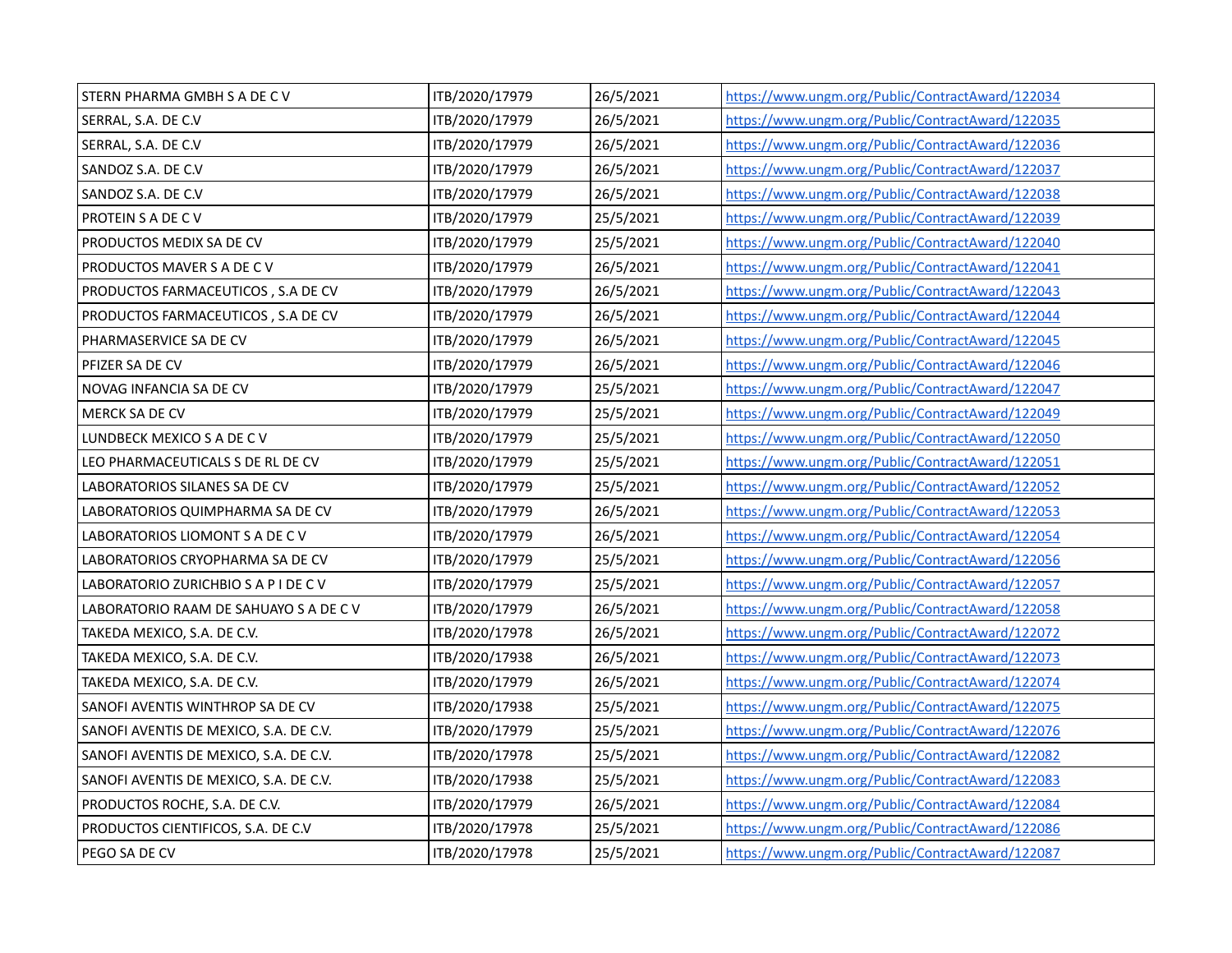| PEGO SA DE CV                                                         | ITB/2020/17978 | 25/5/2021 | https://www.ungm.org/Public/ContractAward/122089 |
|-----------------------------------------------------------------------|----------------|-----------|--------------------------------------------------|
| NUCITEC S A DE C V                                                    | ITB/2020/17938 | 25/5/2021 | https://www.ungm.org/Public/ContractAward/122090 |
| NUCITEC S A DE C V                                                    | ITB/2020/17979 | 25/5/2021 | https://www.ungm.org/Public/ContractAward/122091 |
| NEOLPHARMA, SOCIEDAD ANONIMA DE CAPITAL<br>VARIABLE                   | ITB/2020/17979 | 26/5/2021 | https://www.ungm.org/Public/ContractAward/122092 |
| NEOLPHARMA, SOCIEDAD ANONIMA DE CAPITAL                               |                |           |                                                  |
| VARIABLE                                                              | ITB/2020/17938 | 26/5/2021 | https://www.ungm.org/Public/ContractAward/122093 |
| NEOLPHARMA, SOCIEDAD ANONIMA DE CAPITAL<br>VARIABLE                   | ITB/2020/17978 | 26/5/2021 | https://www.ungm.org/Public/ContractAward/122094 |
| LABORATORIOS JAYOR, S.A. DE C.V.                                      | ITB/2020/17978 | 26/5/2021 | https://www.ungm.org/Public/ContractAward/122095 |
| LABORATORIOS JAYOR, S.A. DE C.V.                                      | ITB/2020/17979 | 26/5/2021 | https://www.ungm.org/Public/ContractAward/122096 |
| LABORATORIOS JAYOR, S.A. DE C.V.                                      | ITB/2020/17978 | 26/5/2021 | https://www.ungm.org/Public/ContractAward/122097 |
| LABORATORIOS ALPHARMA, SOCIEDAD ANONIMA DE<br><b>CAPITAL VARIABLE</b> | ITB/2020/17978 | 25/5/2021 | https://www.ungm.org/Public/ContractAward/122098 |
| LABORATORIOS ALPHARMA, SOCIEDAD ANONIMA DE<br><b>CAPITAL VARIABLE</b> | ITB/2020/17979 | 25/5/2021 | https://www.ungm.org/Public/ContractAward/122099 |
| LABORATORIOS ALPHARMA, SOCIEDAD ANONIMA DE<br><b>CAPITAL VARIABLE</b> | ITB/2020/17938 | 25/5/2021 | https://www.ungm.org/Public/ContractAward/122100 |
| LABORATORIOS ALPHARMA, SOCIEDAD ANONIMA DE<br>CAPITAL VARIABLE        | ITB/2020/17938 | 25/5/2021 | https://www.ungm.org/Public/ContractAward/122101 |
| LABORATORIOS ALPHARMA, SOCIEDAD ANONIMA DE<br><b>CAPITAL VARIABLE</b> | ITB/2020/17979 | 25/5/2021 | https://www.ungm.org/Public/ContractAward/122102 |
| LABORATORIO FARMACEUTICO LFB MEXICO SAPI DE CV                        | ITB/2020/17978 | 25/5/2021 | https://www.ungm.org/Public/ContractAward/122103 |
| ALTERNAVIDA SA DE CV                                                  | ITB/2020/17978 | 25/5/2021 | https://www.ungm.org/Public/ContractAward/122222 |
| ALTERNAVIDA SA DE CV                                                  | ITB/2020/17938 | 25/5/2021 | https://www.ungm.org/Public/ContractAward/122223 |
| AMAROX PHARMA S.A. DE C.V.                                            | ITB/2020/17978 | 26/5/2021 | https://www.ungm.org/Public/ContractAward/122224 |
| BAYER DE MEXICO S.A. DE C.V.                                          | ITB/2020/17938 | 26/5/2021 | https://www.ungm.org/Public/ContractAward/122225 |
| BAYER DE MEXICO S.A. DE C.V.                                          | ITB/2020/17978 | 26/5/2021 | https://www.ungm.org/Public/ContractAward/122226 |
| BAYER DE MEXICO S.A. DE C.V.                                          | ITB/2020/17978 | 26/5/2021 | https://www.ungm.org/Public/ContractAward/122227 |
| BAYER DE MEXICO S.A. DE C.V.                                          | ITB/2020/17979 | 26/5/2021 | https://www.ungm.org/Public/ContractAward/122228 |
| BOEHRINGER INGELHEIM MEXICO S.A. DE C.V.                              | ITB/2020/17978 | 25/5/2021 | https://www.ungm.org/Public/ContractAward/122229 |
| CHIESI MEXICO, S.A. DE C.V.                                           | ITB/2020/17978 | 26/5/2021 | https://www.ungm.org/Public/ContractAward/122230 |
| COMERCIALIZADORA PENTAMED SA DE CV                                    | ITB/2020/17978 | 25/5/2021 | https://www.ungm.org/Public/ContractAward/122231 |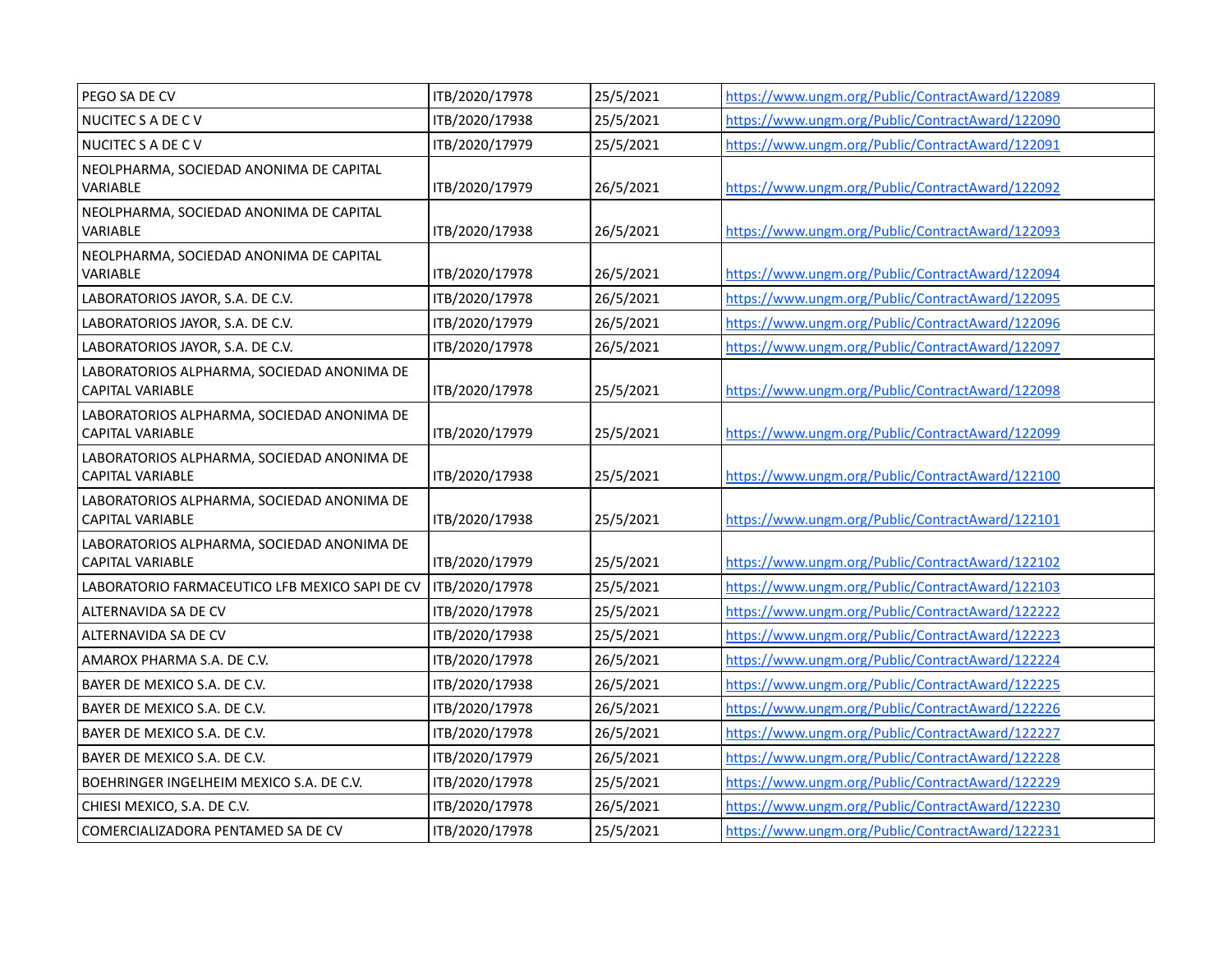| DKT DE MEXICO SA DE CV                     | ITB/2020/17978 | 25/5/2021 | https://www.ungm.org/Public/ContractAward/122232 |
|--------------------------------------------|----------------|-----------|--------------------------------------------------|
| EUROFARMA LABORATORIOS S A                 | ITB/2020/17979 | 11/6/2021 | https://www.ungm.org/Public/ContractAward/122233 |
| FARMADEXTRUM SA DE CV                      | ITB/2020/17938 | 26/5/2021 | https://www.ungm.org/Public/ContractAward/122257 |
| FARMADEXTRUM SA DE CV                      | ITB/2020/17978 | 26/5/2021 | https://www.ungm.org/Public/ContractAward/122237 |
| FARMADEXTRUM SA DE CV                      | ITB/2020/17979 | 26/5/2021 | https://www.ungm.org/Public/ContractAward/122238 |
| FERRER THERAPEUTICS S A DE C V             | ITB/2020/17938 | 14/6/2021 | https://www.ungm.org/Public/ContractAward/122239 |
| FRESENIUS KABI MEXICO S A DE C V           | ITB/2020/17938 | 25/5/2021 | https://www.ungm.org/Public/ContractAward/122234 |
| FRESENIUS KABI MEXICO S A DE C V           | ITB/2020/17978 | 25/5/2021 | https://www.ungm.org/Public/ContractAward/122235 |
| FRESENIUS KABI MEXICO S A DE C V           | ITB/2020/17979 | 25/5/2021 | https://www.ungm.org/Public/ContractAward/122236 |
| FERRING S A DE C V                         | ITB/2020/17938 | 26/5/2021 | https://www.ungm.org/Public/ContractAward/122240 |
| FERRING S A DE C V                         | ITB/2020/17979 | 26/5/2021 | https://www.ungm.org/Public/ContractAward/122241 |
| GLAXOSMITHKLINE MEXICO S.A. DE C.V.        | ITB/2020/17978 | 26/5/2021 | https://www.ungm.org/Public/ContractAward/122242 |
| GRIFOLS MEXICO SA DE CV                    | ITB/2020/17978 | 25/5/2021 | https://www.ungm.org/Public/ContractAward/122243 |
| <b>GRISI HNOS SA DE CV</b>                 | ITB/2020/17979 | 25/5/2021 | https://www.ungm.org/Public/ContractAward/122244 |
| IMPORTADORA Y MANUFACTURERA BRULUART, S.A. | ITB/2020/17938 | 25/5/2021 | https://www.ungm.org/Public/ContractAward/122245 |
| IMPORTADORA Y MANUFACTURERA BRULUART, S.A. | ITB/2020/17978 | 25/5/2021 | https://www.ungm.org/Public/ContractAward/122246 |
| IMPORTADORA Y MANUFACTURERA BRULUART, S.A. | ITB/2020/17979 | 25/5/2021 | https://www.ungm.org/Public/ContractAward/122247 |
| <b>FERRING S A DE C V</b>                  | ITB/2020/17938 | 26/5/2021 | https://www.ungm.org/Public/ContractAward/122268 |
| ACCORD FARMA S A DE C V                    | TB/2020/17979  | 26/5/2021 | https://www.ungm.org/Public/ContractAward/122055 |
| AMAROX PHARMA S.A. DE C.V.                 | ITB/2020/17938 | 26/5/2021 | https://www.ungm.org/Public/ContractAward/122205 |
| AMAROX PHARMA S.A. DE C.V.                 | TB/2020/17979  | 26/5/2021 | https://www.ungm.org/Public/ContractAward/122059 |
| ASTRAZENECA, S.A. DE C.V.                  | ITB/2020/17978 | 26/5/2021 | https://www.ungm.org/Public/ContractAward/122081 |
| AUROVIDA FARMACEUTICA SA DE CV             | TB/2020/17979  | 26/5/2021 | https://www.ungm.org/Public/ContractAward/122085 |
| BAXTER S A DE C V                          | TB/2020/17979  | 26/5/2021 | https://www.ungm.org/Public/ContractAward/122088 |
| CHIESI MEXICO, S.A. DE C.V.                | ITB/2020/17978 | 26/5/2021 | https://www.ungm.org/Public/ContractAward/122112 |
| FARMACEUTICA HISPANOAMERICANA, S.A. DE C.V | ITB/2020/17978 | 26/5/2021 | https://www.ungm.org/Public/ContractAward/122113 |
| FARMADEXTRUM SA DE CV                      | ITB/2020/17938 | 26/5/2021 | https://www.ungm.org/Public/ContractAward/122114 |
| FERRER THERAPEUTICS S A DE C V             | ITB/2020/17938 | 26/5/2021 | https://www.ungm.org/Public/ContractAward/122115 |
| FERRING S A DE C V                         | ITB/2020/17938 | 26/5/2021 | https://www.ungm.org/Public/ContractAward/122116 |
| GEDEON RICHTER MEXICO SAPI DE CV           | ITB/2020/17938 | 26/5/2021 | https://www.ungm.org/Public/ContractAward/122118 |
| GLAXOSMITHKLINE MEXICO S.A. DE C.V.        | TB/2020/17979  | 26/5/2021 | https://www.ungm.org/Public/ContractAward/122203 |
| INTEGRADORA NACIONAL CAYENA S DE RL DE CV  | ITB/2020/17938 | 26/5/2021 | https://www.ungm.org/Public/ContractAward/122119 |